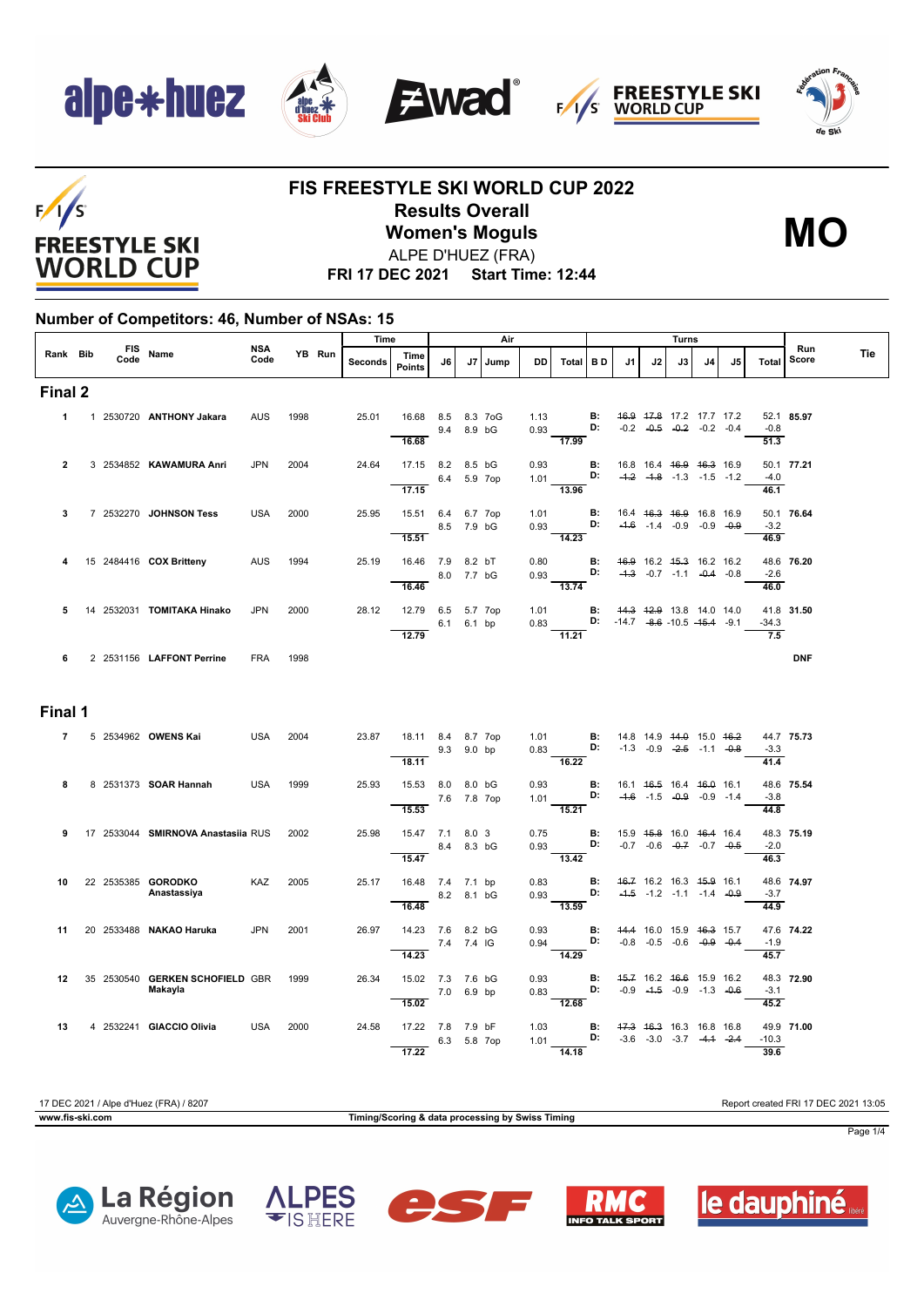## alpe\*huez



T









### **FIS FREESTYLE SKI WORLD CUP 2022 Results Overall Women's Moguls** ALPE D'HUEZ (FRA)



**FRI 17 DEC 2021 Start Time: 12:44**

|          |                    |                                 |                    |      |        | Time    |                       | Air        |             | Turns   |              |                                                               |           |                                                          |    |                                                                    |    |                                    |                 |              |     |
|----------|--------------------|---------------------------------|--------------------|------|--------|---------|-----------------------|------------|-------------|---------|--------------|---------------------------------------------------------------|-----------|----------------------------------------------------------|----|--------------------------------------------------------------------|----|------------------------------------|-----------------|--------------|-----|
| Rank Bib | <b>FIS</b><br>Code | Name                            | <b>NSA</b><br>Code |      | YB Run | Seconds | Time<br><b>Points</b> | J6         |             | J7 Jump | <b>DD</b>    | Total BD                                                      |           | J1                                                       | J2 | J3                                                                 | J4 | J5                                 | Total           | Run<br>Score | Tie |
| 14       |                    | 10 2484307 GALYSHEVA Yuliya     | KAZ                | 1992 |        | 24.76   | 17.00 7.1             |            | 7.8 bG      |         | 0.93         |                                                               | <b>B:</b> |                                                          |    | 45.8 13.0 42.9 13.0 14.0                                           |    |                                    |                 | 40.0 67.20   |     |
|          |                    |                                 |                    |      |        |         | 17.00                 |            | 8.7 9.1 fG  |         | 0.93         | 15.20                                                         | D:        |                                                          |    | $-1.6$ $-4.8$ $-1.8$ $-1.6$ $-0.0$                                 |    |                                    | $-5.0$<br>35.0  |              |     |
|          |                    |                                 |                    |      |        |         |                       |            |             |         |              |                                                               |           |                                                          |    |                                                                    |    |                                    |                 |              |     |
| 15       |                    | 16 2531523 BROWN Berkley        | CAN                | 2000 |        | 37.16   | 1.47 5.2 4.3 bG       |            |             |         | 0.93         |                                                               |           | <b>B:</b> 43.4 14.0 15.0 45.2 15.0                       |    |                                                                    |    |                                    |                 | 44.0 18.71   |     |
|          |                    |                                 |                    |      |        |         | 1.47                  | 7.1 7.5 fT |             |         | 0.84         | 10.54                                                         |           | D: $-44.2 -13.8 -10.3 -12.2 -11.3$                       |    |                                                                    |    |                                    | $-37.3$<br>6.7  |              |     |
|          |                    |                                 |                    |      |        |         |                       |            |             |         |              |                                                               |           |                                                          |    |                                                                    |    |                                    |                 |              |     |
| 16       |                    | 24 2530350 SCHILD Morgan        | USA                | 1997 |        |         |                       |            |             |         |              |                                                               |           |                                                          |    |                                                                    |    |                                    |                 | <b>DNF</b>   |     |
|          |                    |                                 |                    |      |        |         |                       |            |             |         |              |                                                               |           |                                                          |    |                                                                    |    |                                    |                 |              |     |
|          |                    |                                 |                    |      |        |         |                       |            |             |         |              |                                                               |           |                                                          |    |                                                                    |    |                                    |                 |              |     |
|          | Qualification      |                                 |                    |      |        |         |                       |            |             |         |              |                                                               |           |                                                          |    |                                                                    |    |                                    |                 |              |     |
|          |                    | 17 13 2485108 HOSHINO Junko     | <b>JPN</b>         | 1989 |        | 26.55   | 14.76 6.8 6.2 bp      |            |             |         |              |                                                               |           | <b>B:</b> 44.3 15.0 14.8 45.4 15.0                       |    |                                                                    |    |                                    |                 | 44.8 67.26   |     |
|          |                    |                                 |                    |      |        |         |                       |            | 6.9 6.4 7op |         |              | 0.83 <b>B:</b><br>1.01 <b>D:</b>                              |           | $-4.9$ $-4.2$ $-1.6$ $-1.5$ $-1.3$                       |    |                                                                    |    |                                    | $-4.4$          |              |     |
|          |                    |                                 |                    |      |        |         | 14.76                 |            |             |         |              | 12.10                                                         |           |                                                          |    |                                                                    |    |                                    | 40.4            |              |     |
| 18       |                    | 23 2527272 ONEILL Taylah        | <b>AUS</b>         | 1994 |        | 28.09   | 12.83 6.7 7.3 bT      |            |             |         | 0.80         |                                                               |           | <b>B:</b> 14.2 <del>14.1</del> 14.9 15.5 <del>15.5</del> |    |                                                                    |    |                                    |                 | 44.6 66.96   |     |
|          |                    |                                 |                    |      |        |         |                       | 7.8 8.2 bG |             |         | 0.93         | <b>D:</b> $-2.3$ $-1.4$ $-1.5$ $-0.6$ $-0.4$                  |           |                                                          |    |                                                                    |    |                                    | $-3.5$          |              |     |
|          |                    |                                 |                    |      |        |         | 12.83                 |            |             |         |              | $\frac{1}{13.03}$                                             |           |                                                          |    |                                                                    |    |                                    | 41.1            |              |     |
| 19       |                    | 34 2532509 WEESE Sophie         | <b>GER</b>         | 1999 |        | 26.37   | 14.98 6.4 5.8 bp      |            |             |         | 0.83         |                                                               | <b>B:</b> |                                                          |    | 45.8 14.7 13.1 13.3 43.0                                           |    |                                    |                 | 41.1 63.28   |     |
|          |                    |                                 |                    |      |        |         | 14.98                 | 7.8 8.0 bG |             |         | 0.93         | 12.40                                                         | D:        |                                                          |    |                                                                    |    | $-1.5$ $-2.4$ $-2.0$ $-1.7$ $-4.4$ | $-5.2$<br>35.9  |              |     |
|          |                    |                                 |                    |      |        |         |                       |            |             |         |              |                                                               |           |                                                          |    |                                                                    |    |                                    |                 |              |     |
| 20       |                    | 18 2484720 DUFOUR-LAPOINTE CAN  |                    | 1991 |        | 27.35   | 13.75 5.5 4.0 7op     |            |             |         | 1.01         |                                                               |           | <b>B:</b> 43.7 14.3 45.6 15.4 15.0                       |    |                                                                    |    |                                    |                 | 44.7 59.12   |     |
|          |                    | Chloe                           |                    |      |        |         | 7.4 7.5 bp<br>13.75   |            |             |         |              | 0.83 <b>D:</b> $-3.1$ $-3.7$ $-2.8$ $-5.5$ $-3.5$<br>$-10.97$ |           |                                                          |    |                                                                    |    |                                    | $-10.3$<br>34.4 |              |     |
|          |                    |                                 |                    |      |        |         |                       |            |             |         |              |                                                               |           |                                                          |    |                                                                    |    |                                    |                 |              |     |
| 21       |                    | 40 2532085 AMRENOVA Ayaulym KAZ |                    | 2001 |        | 27.57   | 13.48 6.0 5.7 bp      |            |             |         | 0.83         | D:                                                            | <b>B:</b> |                                                          |    | 14.9  44.9  14.8  14.0  43.5<br>$-3.6$ $-4.0$ $-4.4$ $-5.3$ $-4.5$ |    |                                    | $-12.9$         | 43.7 56.85   |     |
|          |                    |                                 |                    |      |        |         | 13.48                 |            | 8.4 8.2 bG  |         | 0.93         | 12.57                                                         |           |                                                          |    |                                                                    |    |                                    | 30.8            |              |     |
|          |                    |                                 |                    |      |        |         |                       |            |             |         |              |                                                               |           |                                                          |    |                                                                    |    |                                    |                 |              |     |
| 22       |                    | 46 2532844 HOGG Madison         | <b>USA</b>         | 2001 |        | 28.03   | 12.90 6.0 6.5 bp      | 6.1 6.3 bG |             |         | 0.83<br>0.93 | <b>D:</b> $-2.3$ $-2.6$ $-2.1$ $-2.2$ $-4.7$                  |           | <b>B:</b> 13.0 13.1 13.0 44.8 42.2                       |    |                                                                    |    |                                    | $-6.6$          | 39.1 56.34   |     |
|          |                    |                                 |                    |      |        |         | 12.90                 |            |             |         |              | $\frac{1}{10.94}$                                             |           |                                                          |    |                                                                    |    |                                    | 32.5            |              |     |
| 23       |                    | 12 2531720 GAGNON Sofiane       | CAN                | 1999 |        | 25.86   | 15.62 6.7 7.2 bT      |            |             |         | 0.80         |                                                               | В:        |                                                          |    | 43.9 14.2 15.0 45.7 15.5                                           |    |                                    |                 | 44.7 56.32   |     |
|          |                    |                                 |                    |      |        |         |                       | 7.8 8.0 bG |             |         | 0.93         |                                                               | D:        |                                                          |    | $-4.0$ $-9.9$ $-7.5$ $-4.9$ $-4.5$                                 |    |                                    | $-16.9$         |              |     |
|          |                    |                                 |                    |      |        |         | 15.62                 |            |             |         |              | 12.90                                                         |           |                                                          |    |                                                                    |    |                                    | 27.8            |              |     |
| 24       |                    | 29 2528169 GASPARINI Nicole     | SUI                | 1997 |        | 29.36   | 11.24 6.3 6.8 bT      |            |             |         | 0.80         |                                                               | <b>B:</b> | 13.6 12.8 <del>14.0</del> 12.5 <del>12.3</del>           |    |                                                                    |    |                                    |                 | 38.9 51.93   |     |
|          |                    |                                 |                    |      |        |         |                       | 3.0 4.0 bG |             |         | 0.93         |                                                               | D:        |                                                          |    | $-4.4$ $-2.8$ $-2.2$ $-1.7$ $-4.6$                                 |    |                                    | $-6.7$          |              |     |
|          |                    |                                 |                    |      |        |         | 11.24                 |            |             |         |              | 8.49                                                          |           |                                                          |    |                                                                    |    |                                    | 32.2            |              |     |
| 25       |                    | 11 2529064 KAUF Jaelin          | <b>USA</b>         | 1996 |        | 25.42   | 16.17 6.7 6.2 bG      |            |             |         | 0.93         |                                                               | <b>B:</b> | 44.3 45.6 14.5 15.0 15.0                                 |    |                                                                    |    |                                    |                 | 44.5 51.41   |     |
|          |                    |                                 |                    |      |        |         |                       |            | 5.3 4.7 bp  |         | 0.83         |                                                               | D:        |                                                          |    | $-7.0$ $-5.2$ $-7.0$ $-6.4$ $-6.0$                                 |    |                                    | $-19.4$         |              |     |
|          |                    |                                 |                    |      |        |         | 16.17                 |            |             |         |              | 10.14                                                         |           |                                                          |    |                                                                    |    |                                    | 25.1            |              |     |
| 26       | 47 2527561 LI Nan  |                                 | <b>CHN</b>         | 1992 |        | 29.06   | 11.61 6.2 7.0 bp      |            |             |         | 0.83         |                                                               |           | <b>B:</b> 42.9 44.3 14.0 13.0 13.8                       |    |                                                                    |    |                                    |                 | 40.8 50.95   |     |
|          |                    |                                 |                    |      |        |         | 11.61                 |            | 5.2 4.2 bG  |         | 0.93         | D:<br>9.84                                                    |           |                                                          |    |                                                                    |    | $-3.6$ $-3.6$ $-3.7$ $-4.0$ $-5.6$ | $-11.3$<br>29.5 |              |     |
|          |                    |                                 |                    |      |        |         |                       |            |             |         |              |                                                               |           |                                                          |    |                                                                    |    |                                    |                 |              |     |
|          |                    | 27 37 2537262 CAO Tianging      | CHN                | 2004 |        | 29.10   | 11.56 5.0 5.0 S       |            |             |         | 0.48         |                                                               | D:        | <b>B:</b> 13.7 12.5 42.5 44.0 13.9                       |    | $-4.8$ $-3.2$ $-3.6$ $-4.2$ $-2.4$                                 |    |                                    | $-11.0$         | 40.1 47.95   |     |
|          |                    |                                 |                    |      |        |         | 11.56                 |            | 6.0 5.8 bp  |         | 0.83         | 7.29                                                          |           |                                                          |    |                                                                    |    |                                    | 29.1            |              |     |

17 DEC 2021 / Alpe d'Huez (FRA) / 8207 Report created FRI 17 DEC 2021 13:05

**www.fis-ski.com Timing/Scoring & data processing by Swiss Timing**



Page 2/4









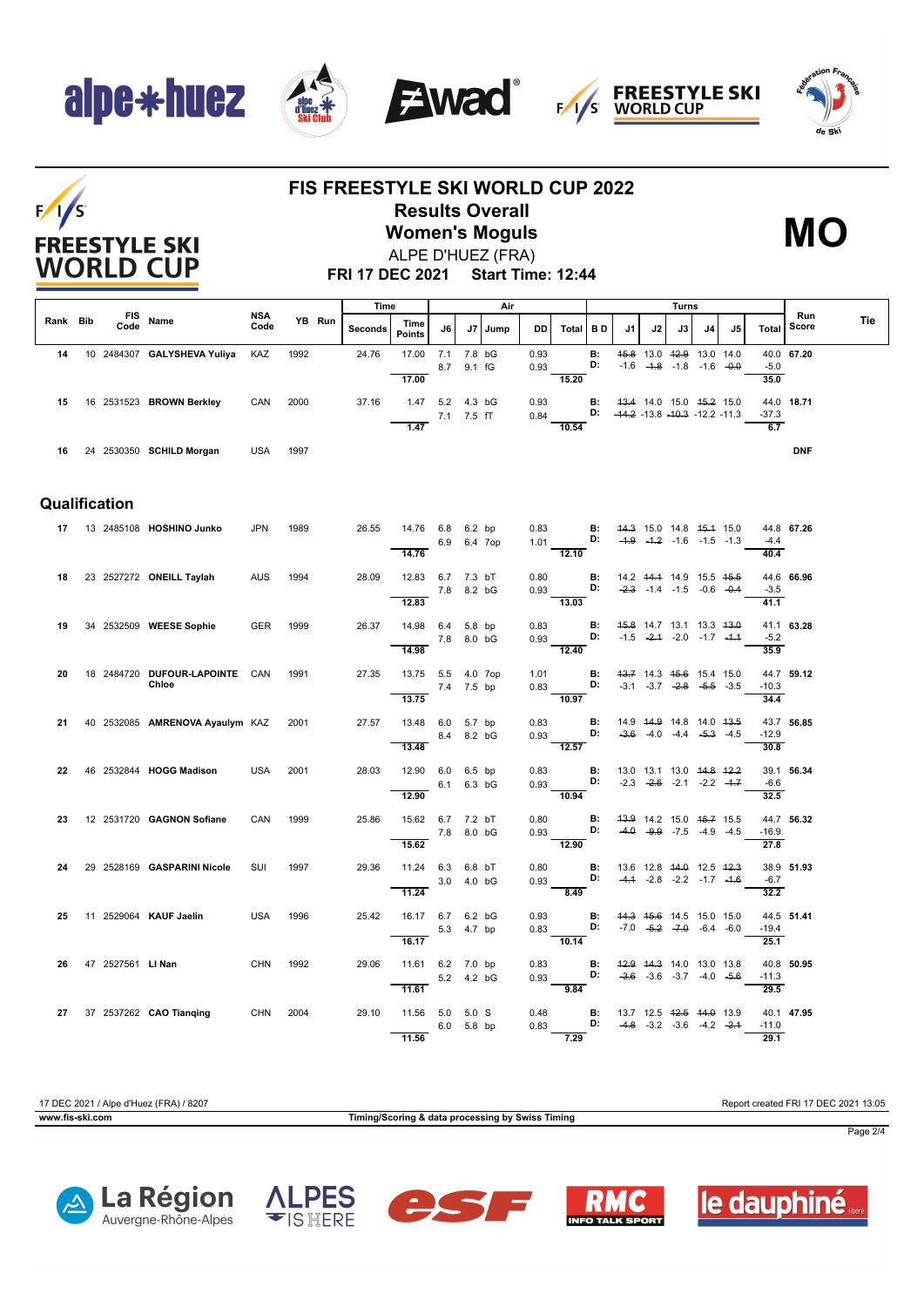## alpe\*huez











### **FIS FREESTYLE SKI WORLD CUP 2022 Results Overall**

**Women's Moguls** ALPE D'HUEZ (FRA)



**FRI 17 DEC 2021 Start Time: 12:44**

|          |                    |                                           | Time<br>Air |      |        | Turns          |                                      |                |            |         |              |                                                                                                        |           |                                                         |    |                                                                |    |    |                              |              |            |
|----------|--------------------|-------------------------------------------|-------------|------|--------|----------------|--------------------------------------|----------------|------------|---------|--------------|--------------------------------------------------------------------------------------------------------|-----------|---------------------------------------------------------|----|----------------------------------------------------------------|----|----|------------------------------|--------------|------------|
| Rank Bib | <b>FIS</b><br>Code | Name                                      | NSA<br>Code |      | YB Run | <b>Seconds</b> | Time<br><b>Points</b>                | J6             |            | J7 Jump | <b>DD</b>    | Total BD                                                                                               |           | .11                                                     | J2 | J3                                                             | J4 | J5 | Total                        | Run<br>Score | <b>Tie</b> |
| 28       |                    | 33 2534658 PRYIMAK Viktoriia              | <b>UKR</b>  | 2003 |        | 32.26          | 7.61<br>7.61                         | 5.7 5.2 S      | 5.5 5.0 bp |         | 0.48<br>0.83 | 6.96                                                                                                   | B:<br>D:  |                                                         |    | 44.3 44.8 11.7 11.8 11.5<br>$-4.8$ $-3.2$ $-2.8$ $-3.8$ $-4.0$ |    |    | $-11.0$<br>24.0              | 35.0 38.57   |            |
| 29       |                    | 39 2533547 DEGROOTE Fantine FRA           |             | 2001 |        | 29.32          | 11.29 5.8 5.2 bp                     |                | 8.0 7.7 bG |         | 0.83         | $0.93$ D: $-43.3$ $-9.2$ $-8.4$ $-7.4$ $-6.6$                                                          |           | <b>B:</b> 13.6 43.0 13.0 44.0 13.8                      |    |                                                                |    |    | -25.0                        | 40.4 38.55   |            |
| 30       |                    | 49 2532903 WANG Jin                       | <b>CHN</b>  | 1997 |        | 30.28          | 11.29<br>10.09  4.3  3.6  IG         |                | 4.1 4.7 bp |         | 0.83         | 11.86<br>$0.94$ B:<br>D:                                                                               |           | 13.6 13.5 <del>13.2</del> 13.7 <del>14.0</del>          |    | $-8.8$ $-8.6$ $-4.6$ $-5.3$ $-8.6$                             |    |    | 15.4<br>$-22.5$              | 40.8 35.75   |            |
| 31       |                    | 6 2532040 YANAGIMOTO Rino JPN             |             | 2000 |        | 28.81          | 10.09<br>11.93 7.7 6.8 bp            |                |            |         | 0.83         | 7.36                                                                                                   |           | <b>B:</b> 12.7 <del>12.9</del> 11.0 <del>8.5</del> 11.0 |    |                                                                |    |    | 18.3                         | 34.7 29.16   |            |
|          |                    |                                           |             |      |        |                | 7.1 7.0 7op<br>11.93                 |                |            |         |              | 1.01 <b>D:</b> -10.2 -14.6 -9.9 -10.5 -9.6<br>$\overline{13.13}$                                       |           |                                                         |    |                                                                |    |    | $-30.6$<br>$-4.1$            |              |            |
| 32       |                    | 43 2534483 SAMANKOVA Dorota CZE           |             | 2002 |        | 31.14          | 9.01 5.5 5.4 bT<br>9.01              | 4.5 3.9 bG     |            |         | 0.80         | $0.93$ D:<br>8.26                                                                                      | <b>B:</b> |                                                         |    | 9.8 10.5 10.8 44.7 11.3<br>$-7.3$ $-6.4$ $-6.9$ $-9.0$ $-7.6$  |    |    | -21.8<br>10.8                | 32.6 28.07   |            |
| 33       |                    | 30 2533011 GUAN Ziyan                     | <b>CHN</b>  | 2000 |        | 32.01          | 7.92 6.5 5.9 bT<br>7.92              | 3.2 3.0 bG     |            |         | 0.80<br>0.93 | D:<br>7.84                                                                                             | B:        |                                                         |    | 9.7 43.4 11.5 12.0 12.3<br>$-9.8$ $-44.2$ $-9.2$ $-6.8$ $-8.3$ |    |    | $-27.3$<br>8.5               | 35.8 24.26   |            |
| 34       |                    | 50 2534086 CASS Sabrina                   | <b>BRA</b>  | 2002 |        | 34.44          | 4.88 7.1 7.5 bG<br>4.88              | 7.3 7.0 bp     |            |         | 0.93         | 0.83 D: $-11.1 -13.6 -11.2 -11.8 -10.0$<br>$\overline{12.71}$                                          | B:        | 12.8 42.0 13.0 44.4 14.0                                |    |                                                                |    |    | -34.1<br>$\overline{5.7}$    | 39.8 23.29   |            |
| 35       |                    | 21 2485348 DUFOUR-LAPOINTE CAN<br>Justine |             | 1994 |        | 33.45          | 6.12 7.1 8.4 bT<br>6.12              | 7.5 7.6 bG     |            |         | 0.80         | 0.93<br>13.21                                                                                          | D:        | <b>B:</b> 14.3 45.3 14.9 15.0 44.0                      |    | $-9.4$ $-46.4$ $-14.5$ $-15.2$ $-11.0$                         |    |    | 44.2 22.83<br>$-40.7$<br>3.5 |              |            |
| 36       |                    | 31 2533910 CHUDINOVA Polina               | <b>RUS</b>  | 2002 |        | 30.17          | 10.22  4.0  4.0 bT<br>10.22          | $0.0$ $0.0$ NJ |            |         |              | 0.80 <b>B:</b> 43.2 40.8 13.1 13.0 13.0<br>0.00 <b>D:</b> $-42.5$ $-9.6$ $-11.6$ $-8.9$ $-9.6$<br>3.20 |           |                                                         |    |                                                                |    |    | $-30.8$<br>8.3               | 39.1 21.72   |            |
| 37       |                    | 38 2532819 WEESE Hanna                    | <b>GER</b>  | 2001 |        | 36.84          | 1.87 7.6 7.3 bG<br>1.87              |                | 6.8 7.6 bp |         |              | 0.93 <b>B:</b> 13.2 13.5 14.0 44.0 44.0<br>0.83 D: -12.3 -19.6 -11.2 -13.2 -9.2<br>$\frac{1}{12.89}$   |           |                                                         |    |                                                                |    |    | 40.7 18.76<br>-36.7<br>4.0   |              |            |
| 38       |                    | 42 2530485 PERVUSHINA<br>Anastasiia       | <b>RUS</b>  | 1997 |        | 33.60          | 5.93 5.7 5.5 bT<br>5.93              | 2.0 2.8 bG     |            |         | 0.80         | 0.93 D: -11.8 -11.6 -10.7 -10.8 -12.6<br>6.71                                                          | B:        | 9.9 9.8 10.8 10.0 44.0                                  |    |                                                                |    |    | $-34.2$<br>$\overline{0.3}$  | 30.7 12.94   |            |
| 39       |                    | 48 2531939 NUNN Skyler                    | <b>GBR</b>  | 1999 |        | 43.84          | $0.00$ 5.4 4.8 bT<br>0.00            | 5.0 5.3 IG     |            |         | 0.80         | 0.94 D: $-13.3 -19.0 -11.5 -13.3 -13.1$<br>8.92                                                        | B:        | 13.5 44.4 42.7 13.0 13.0                                |    |                                                                |    |    | -39.7<br>0.3                 | 39.5 9.22    |            |
| 40       |                    | 9 2532204 SUMIYOSHI Kisara                | <b>JPN</b>  | 2000 |        | 36.81          | 1.91 7.3 7.5 bG<br>$\overline{1.91}$ | 0.0 0.0 NJ     |            |         | 0.93         | 0.00 D: $-47.2 -17.0 -17.0 -45.6 -16.6$<br>6.87                                                        |           | <b>B:</b> 13.7 13.5 <del>14.0 10.0</del> 11.0           |    |                                                                |    |    | $-50.6$<br>$\overline{0.3}$  | 38.2 9.08    |            |
|          |                    | 19 2533204 SCHWINGHAMMER CAN<br>Maia      |             | 2001 |        |                |                                      |                |            |         |              |                                                                                                        |           |                                                         |    |                                                                |    |    |                              | <b>DNF</b>   |            |
|          |                    | 25 2529730 ASH Sophie<br>AUS              |             | 1996 |        |                |                                      |                |            |         |              |                                                                                                        |           |                                                         |    |                                                                |    |    |                              | <b>DNF</b>   |            |

17 DEC 2021 / Alpe d'Huez (FRA) / 8207 Report created FRI 17 DEC 2021 13:05

**www.fis-ski.com Timing/Scoring & data processing by Swiss Timing**